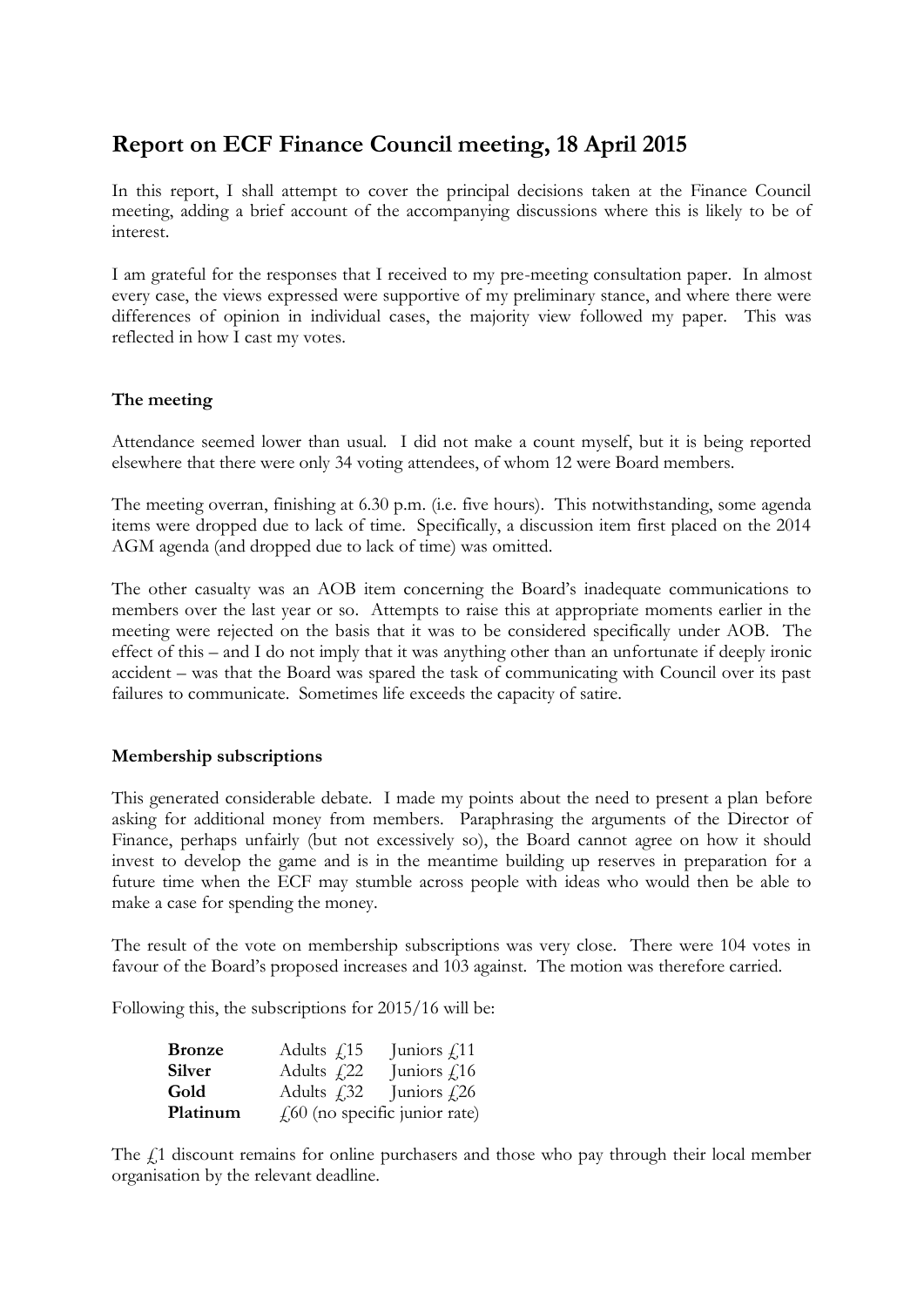It should be noted that the projections for the years 2016/17 and 2017/18 assume additional annual increases of  $f<sub>i</sub>1$  to Bronze and Junior Bronze,  $f<sub>i</sub>1.50$  to Silver and Junior Silver,  $f<sub>i</sub>2$  to Gold, Junior Gold and Platinum. These would need to be approved at the next two Finance Council meetings, but they indicate the Board's thinking.

An amendment to the original proposal, reducing the increases to  $f<sub>i</sub>$ 1 for Bronze and Silver and £2 for Gold was defeated comfortably. My assumption would be that this was the combined effect of those who supported the Board's wish for bigger increases and those who wanted no increases at all. Ironically, had those of us in the latter category supported the amendment, the ultimate cost to members would have been lower.

NB. The proposal to start narrowing the gap between Bronze and Silver memberships, with a longer term view to merge the categories was overwhelmingly defeated. (As far as I could tell, only the proposer and second voted for it.)

# **Game Fee**

Having spent a very long time on the membership subscriptions, there was relatively little discussion about the proposed game fee increases and they passed comfortably.

The new Game Fee rates, therefore, are:

- League, County and Club competitions  $f2.50$  per half-game (standard play) and  $f1.25$  (rapid play);
- *Junior-only events* 60p per half-game (standard play) and 30p (rapid play);
- *Non-FIDE-rated Congresses* a per-event fee of  $f$ . (adults) and  $f$ . 5 (juniors) for Bronze members and non-members.

## **Budget**

Once the question of membership subscriptions and game fee rates had been settled, the approval of the budget for 2015/16 generated little discussion. It passed easily.

## **FIDE-rated events**

The proposal to introduce a per-event Game Fee (commonly known as the Pay-to-Play fee) for FIDE-rated events while abolishing the policy of delisting players who play in FIDE-rated events without being a Gold or Platinum member was amended so that only the removal of the delisting option was included.

The amended proposal was passed, which means that there are no negative consequences (financial or otherwise) for English-registered players who compete in FIDE-rated events. When I asked about the risk that the Gold member requirement might now simply be ignored, I was told that there was protection in practice because the most significant organisers of rated events in the UK – Mike Truran and Adam Raoof – had both given an assurance that they would continue to ask for Gold membership or higher.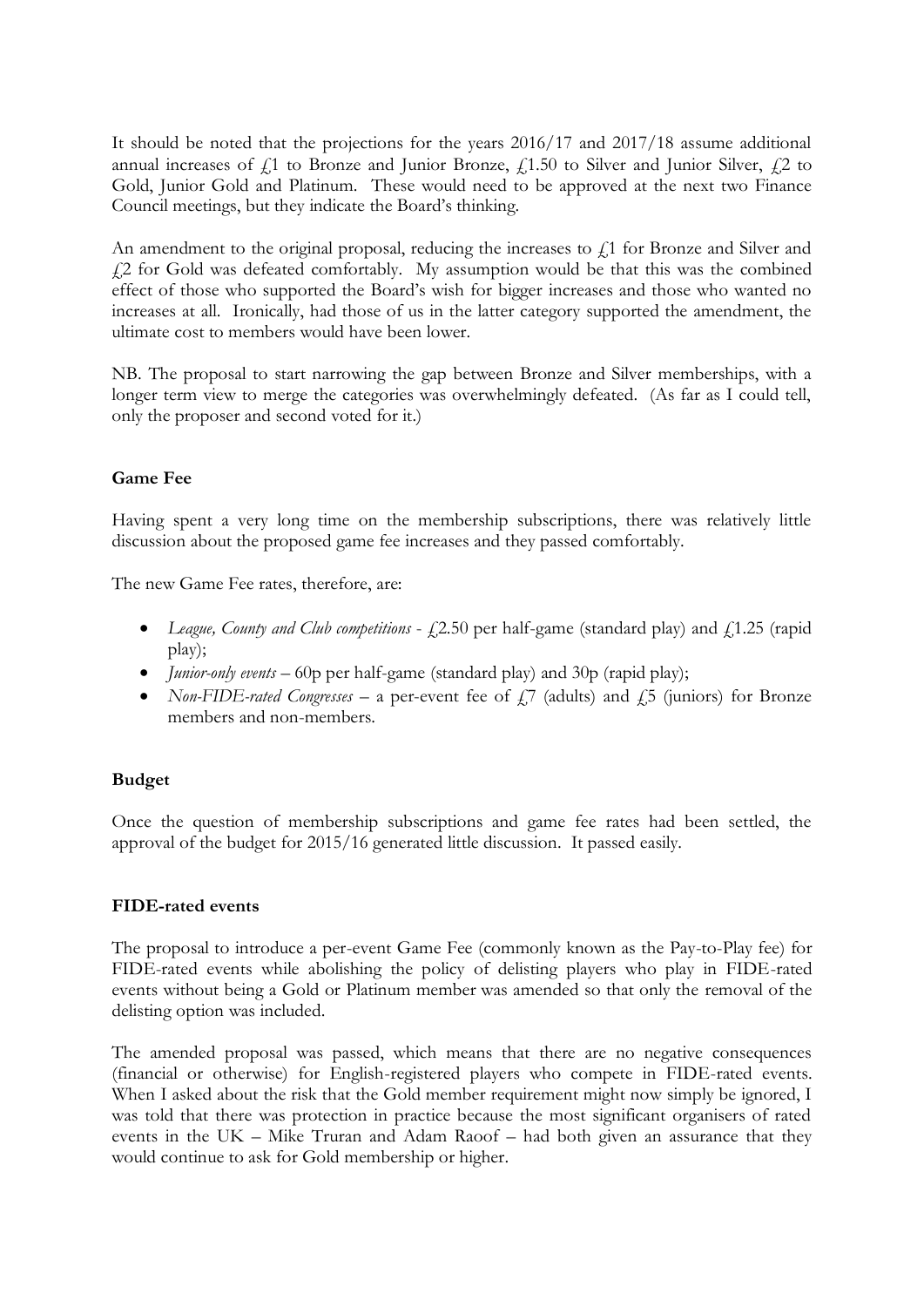#### **Strategy and planning**

I made the points indicated in my consultation paper. The Chief Executive, Phil Ehr, acknowledged that the "Strategy Statement" was no more than a work-in-progress and talked vaguely of ongoing efforts to work on planning. Later in the meeting, the Director of Finance, David Eustace, used the argument in support of the proposed subscription increases that Council's agreement to paying more money would help them (i.e. Council) to feel empowered to press for the Board to present plans for future action. I did not understand why it was necessary to pay first before having the right to demand something as basic as a plan, but I must have been misunderstanding the point.

To my mind, there was confusion in the Board's arguments as to why the reserves were needed. At times, they were described as a "fallback in case of emergency", but this was also the description applied to the Permanent Invested Fund held by the BCF. The market value of the latter has risen to an impressive  $\dot{\gamma}$  = 315,000 (excluding the  $\dot{\gamma}$  = 524,000 managed by the separate John Robinson Youth Chess Trust). At other times, the ECF reserves were described as something to be built up in case ideas for new activities were hit upon, which does seem to be putting the cart before the horse.

There seemed to be more critical than supportive voices in the accompanying discussion, but the strategy statement was approved by a substantial majority on a hand vote. (This was later used as an argument in support of the budget, because the strategy statement includes ambitions to build up the ECF's reserves.)

Since I am no longer to be your ECF representative after our next AGM, my scope to bang this particular drum is limited. I do think that it is an important issue, however, so I have made one final effort in the form of an e-mail to the two ECF Non-Executive Directors, as follows:

| To: | Julian Clissold, Non-Executive Director |
|-----|-----------------------------------------|
|     | John Foley, Non-Executive Director      |

*cc. Mike Truran, Chairman of the Finance Committee Phil Ehr, Chief Executive Chris Fegan, Strategic Advisor*

*Dear Julian and John,*

*I am dismayed that it is now three years since the ECF produced a business plan and presented it to Council. It is my conviction that no responsible organisation can operate effectively without a coherent plan, and I have repeatedly urged the ECF Board at Council meetings to rectify this situation. My consultations prior to the Finance Council meeting confirmed that this view is supported by the organisations that I represent at Council, namely the Midlands Counties Chess Union, Worcestershire Chess Association and Worcester & District League.*

*Previously, I have received assurances at Council but nothing substantive has materialised. My efforts yesterday succeeded only in obtaining an acknowledgement from the Chief Executive that the one-sheet "Strategy Statement" was not an adequate substitute for a strategic plan (and was a work-in-progress) and a non-specific assurance that work would continue on planning.*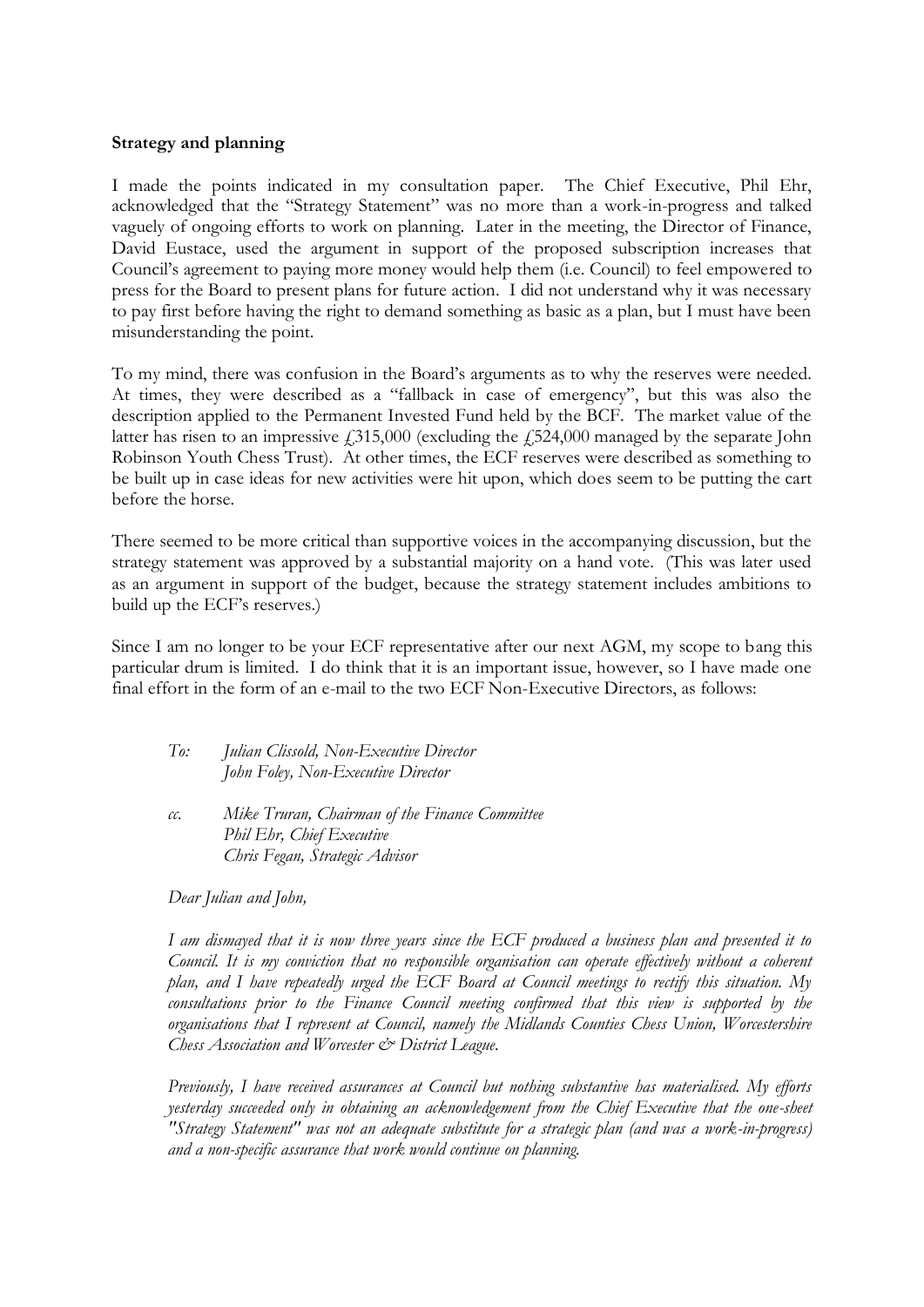*Given your responsibilities as non-executive directors to monitor the executive directors and their decisionmaking processes and to ensure that the views of the ECF's constituents are properly considered at board meetings, I am writing formally to ask for your assistance in ensuring that this matter is not allowed to languish unactioned. I understand that your scope of action may be limited in practice, but I would ask that as a minimum it would be appropriate for you to insist that 'strategic and business planning' be included as a standing agenda item at board meetings. This will only have value if it is seriously discussed at each meeting, with progress reported and actions allocated to the appropriate individuals. I am sure that you would wish to ensure that the Board is mindful of this.*

*With best wishes,*

*Andrew Farthing*

*Past Chief Executive Serving on Council Chairman and ECF Representative, Midlands Counties Chess Union Secretary and ECF Representative, Worcestershire Chess Association Secretary and ECF Representative, Worcester & District Chess League*

It is impossible to say whether any good will come of this, but I feel better for having tried.

# **Olympiad budget**

The Director of International Chess, David Openshaw, had put forward a proposal seeking firm approval of a budget of £36,000 for the 2016 Olympiad teams, i.e. in the financial year **after** the one being considered by Finance Council in its budget deliberations.

Initially, David explained that the proposal was necessary because the ECF financial year-end had changed from 30 April to 31 August. This was incorrect, because the change had no effect on the timing of the Finance Council meeting deciding the relevant budget. I pointed this out and my point was accepted.

David then said that the proposal was necessary to allow time to book flights, etc. When I asked what had changed to make the situation unworkable now when it had operated adequately in the past, this point was also withdrawn.

Finally, the argument was made that it would be useful to be able to begin negotiations and sign up players before the April Council meeting of the Olympiad year. This may be a reasonable argument, but its persuasiveness seemed reduced by the fact that it needed the refutation of two previous justifications for it to be aired at all.

Another Council member sought to question the make-up of the £36,000 proposed budget. This produced a flurry of keyboard activity on David Openshaw's laptop before he replied that he could not find the information and could not answer the question.

The proposal passed comfortably.

# **ECF Academy**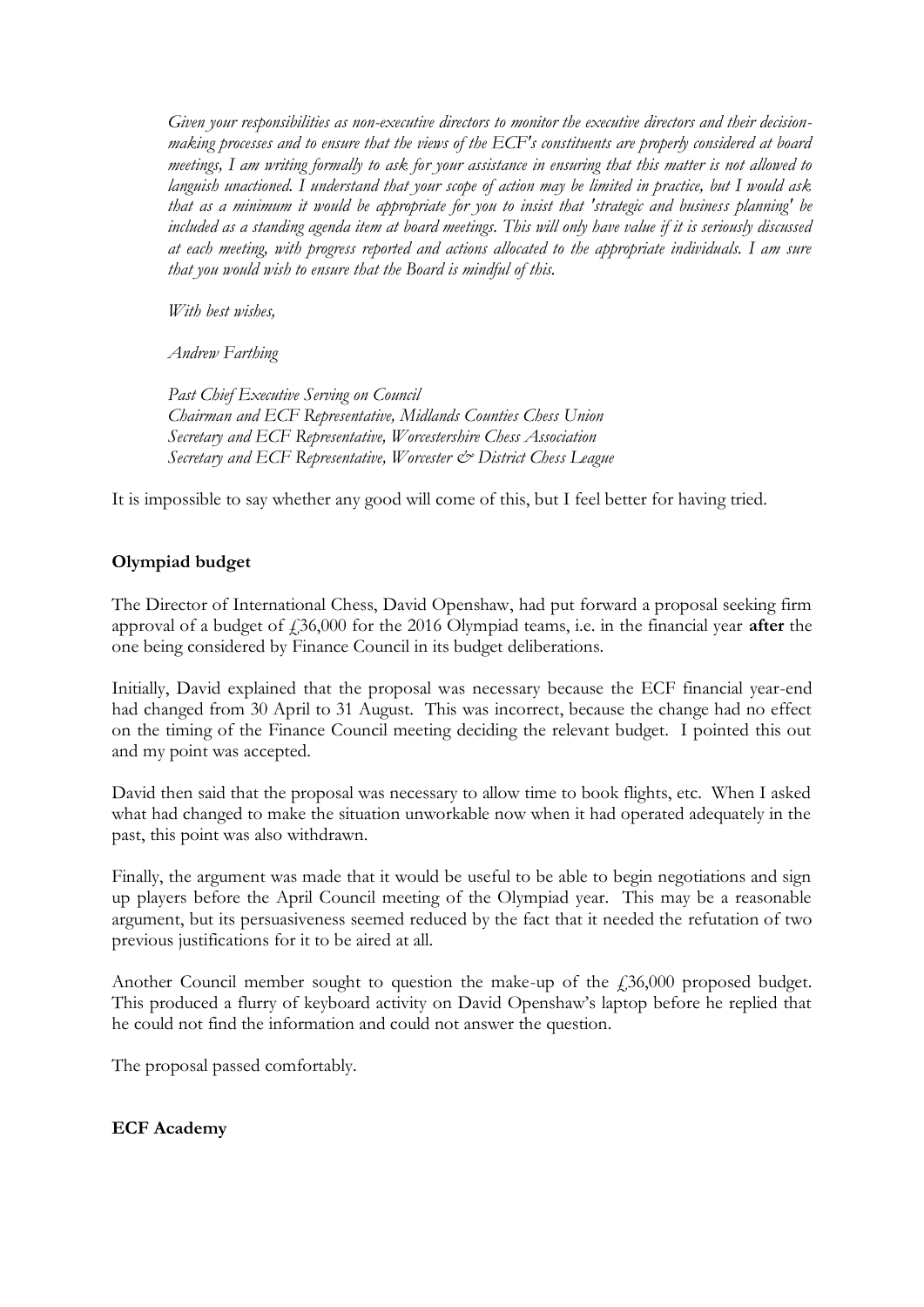During the discussion on the strategy statement, the Director of Junior Chess, Traci Whitfield, gave a short presentation on the planned ECF FIDE Academy. This proved to be useful (albeit potentially more helpful if communicated to members **before** the meeting).

A few key points:

- Total cost in the first year will be  $f(21,500)$ , to be funded from a mixture of John Robinson Youth Chess Trust grants, parental contributions and ECF money. The contribution from the ECF will be  $\text{\emph{f}}_5,000$  in 2015/16.
- Any Junior Gold member will be able to participate in the academy at no extra cost. Others would have to pay.
- The initial focus will be on developing the elite international junior players already representing England in competitions and the tier of juniors approaching that level.
- There is a plan for development of a local/regional tier within the academy structure, but this will not be in the early phases. For now, Traci indicated that juniors up to County level were often "already very well provided for by local organisations".
- The academy will be 'virtual', i.e. no physical building as such.
- There will be a 3-year rolling programme available for eligible juniors, including:
	- o coverage of the FIDE syllabus;
	- o four training weekends per annum, with ten hours of coaching from GMs with a ratio of 10 pupils per coach);
	- o access to an expert panel for ongoing support;
	- o a 5-day training tournament to give experience of standard-play time controls;
	- o a website with learning resources;
	- o access to FIDE trainers;
	- o activities for parents.
- Elite players identified in the first 12 months will be eligible for financial and/or other support.
- The initiative will be run across the Junior, International and Commercial directorates.

# **National Chess Library**

Council voted overwhelmingly in favour of the cheaper option, namely to box up the library and place it in storage pending a better long-term solution.

## **Yearbook and Diary**

Council voted to cease provision of the ECF diary (hand vote: 15-7). The hand vote on discontinuing the yearbook proved so close that a decision was postponed. It had been proposed to produce a final celebratory yearbook in 2016 anyway, so it was felt that there was time to revisit the topic at a future meeting.

## **Other business**

The meeting ended with an effusive expression of thanks from the ECF to David Anderton (not present), who has announced his retirement from ECF activities after five decades of supporting the federation and English chess in a host of ways. Speaking for myself, David was an invaluable